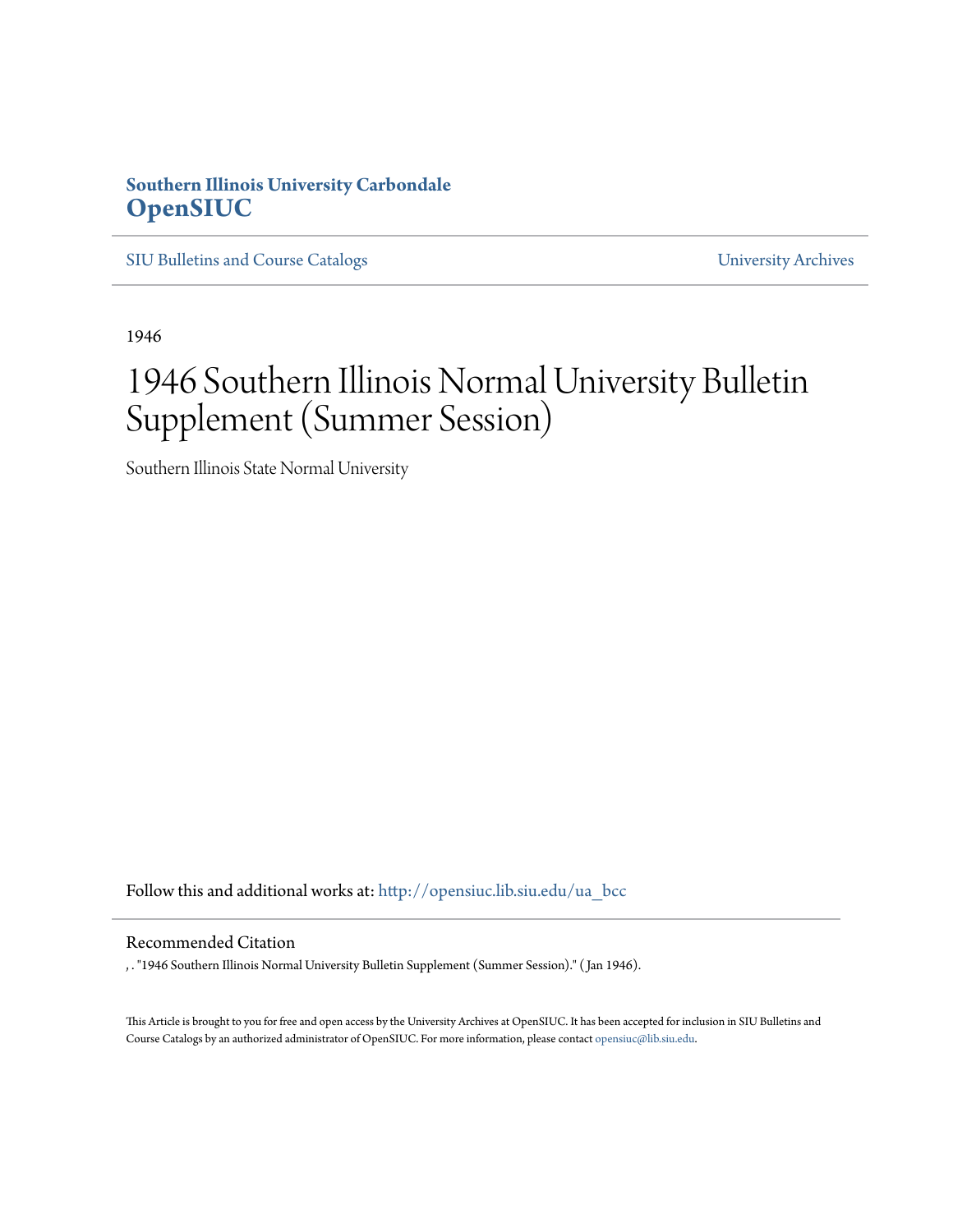# **SOUTHERN** ILLINOIS NORMAL UNIVERSITY

## SUMMER FACULTY



# 1946 SUMMER BULLETIN SUPPLEMENT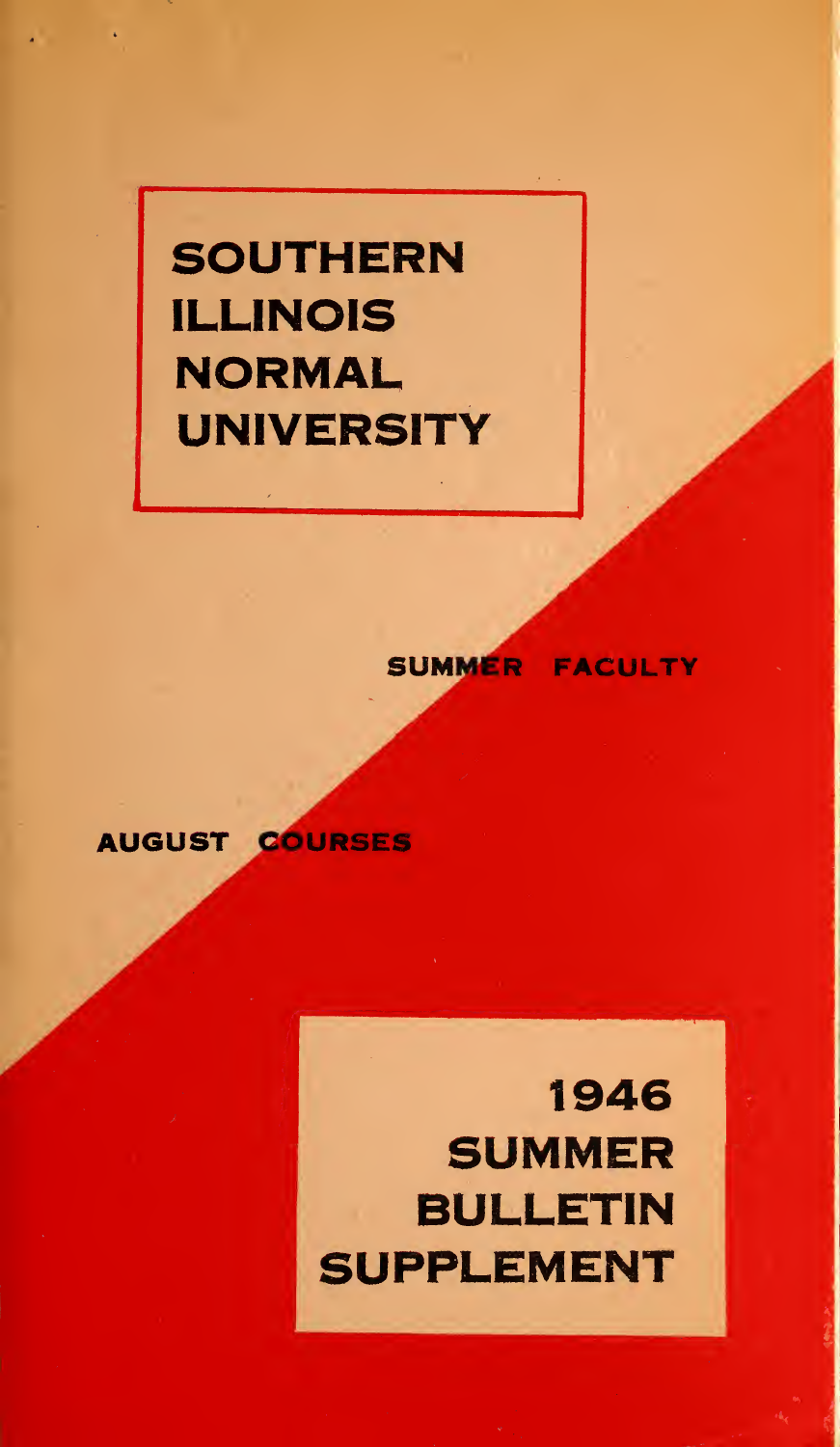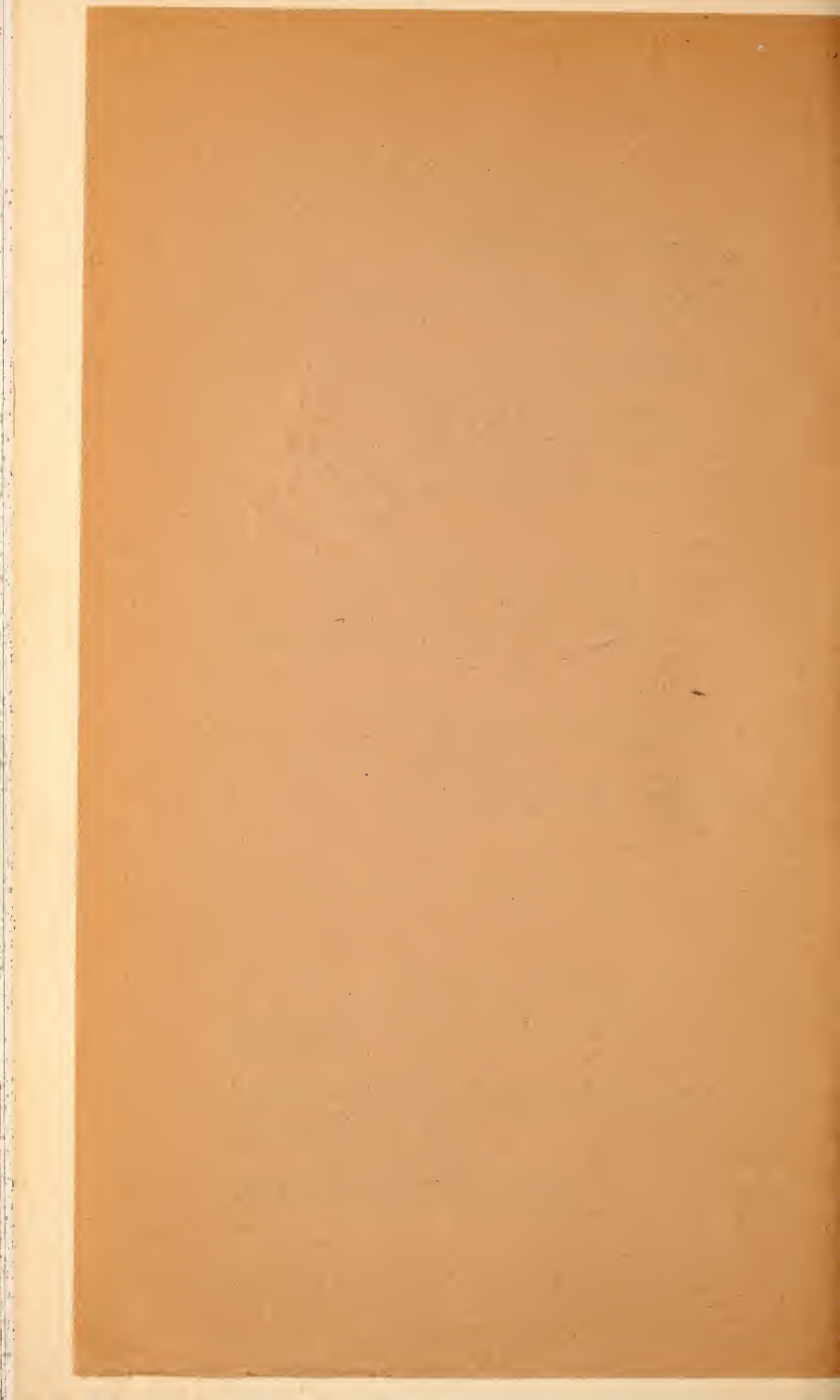## ADDITIONS TO THE STAFF

The following members of the staff, not listed in previous bulletins, are on the summer staff for 1946:

Ä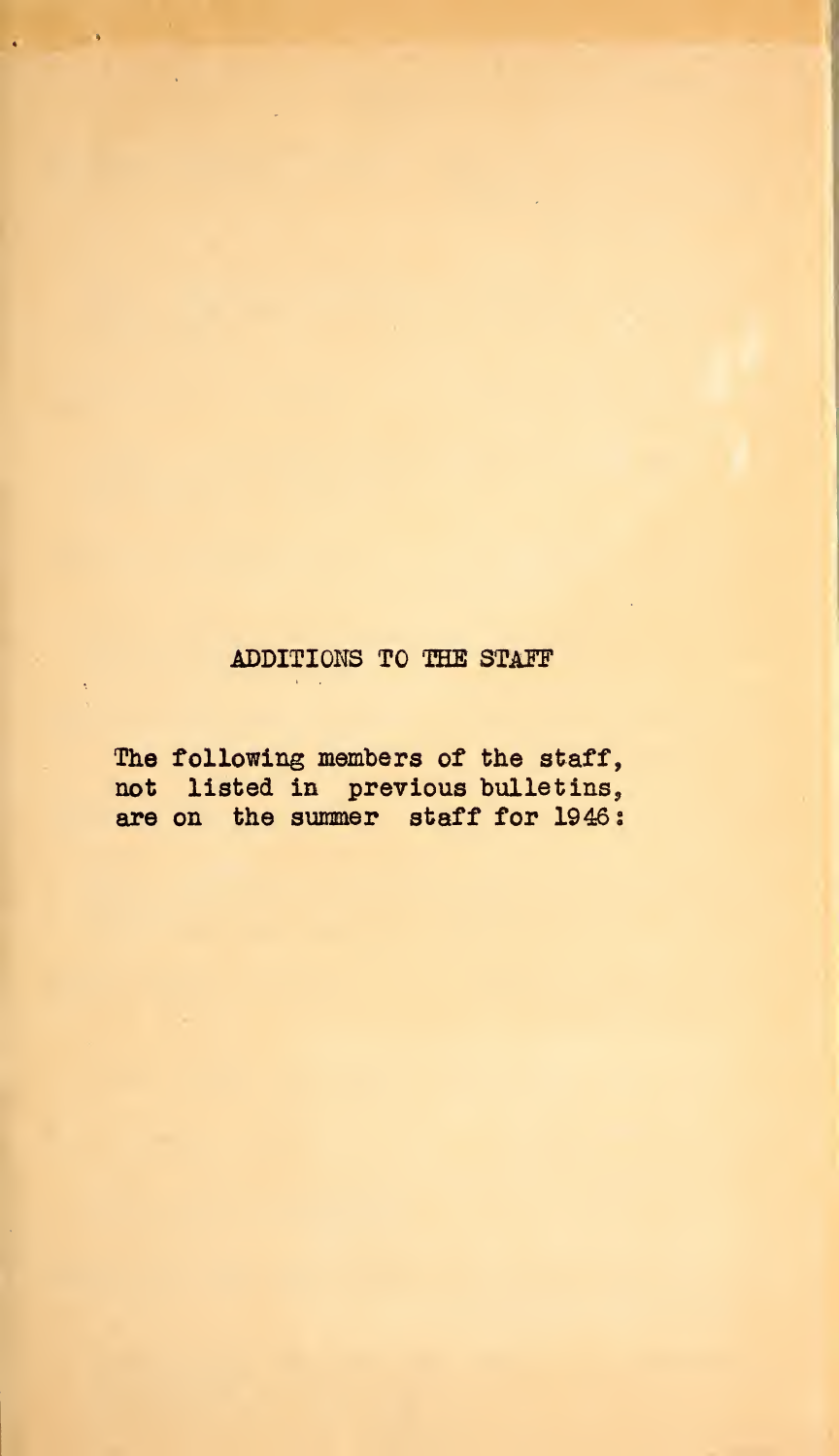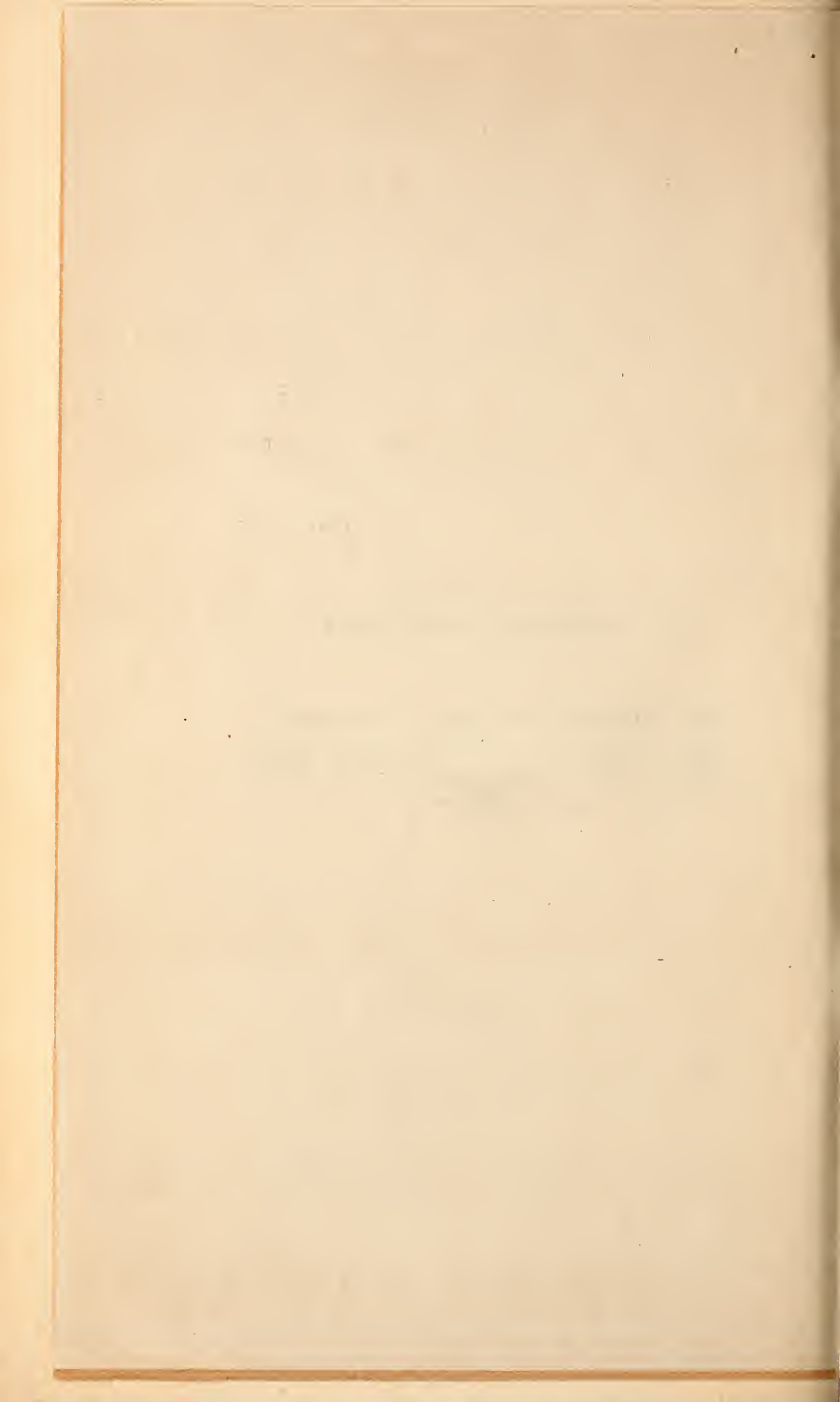#### FACULTY

Eleanore Aldworth (1946) Associate Professor of Physiology and Health Education B.S., Teachers College, Columbia University. M.A., New York University; D.P.H., University of Michigan Lelah Allison (1946) Instructor in English  $B_0$ Ed., Illinois State Normal University; M.A., University of Missouri Harold E. Briggs (1945) Professor of History Chairman of Department A.B., M.A., University of South Dakota; Ph.D., University of Iowa Mabel M. Caldwell (1946) Faculty Assistant in Home Economies James E. Collier (1946) Instructor in Geography B.S., Western Kentucky State Teachers College; MoAo, University of Cincinnati; graduate study, University of Missouri, University of Nebraska Zella Cundall (1946) Faculty Assistant in the Library  $B_0A_0$ ,  $B_0S_0$  in  $L_0S_0$ , University of Illinois N. W. Draper (1946) Instructor in English BcEdo, Southern Illinois Normal University: MoA. University of Michigan Raymond W. Esworthy (1946) Assistant Professor in Business and Economics  $B_oS_o$  in  $Bd_o$ ,  $M_oS_o$  in  $Ed_o$ ,  $Ph_oD_o$  in Accountancy, University of Illinois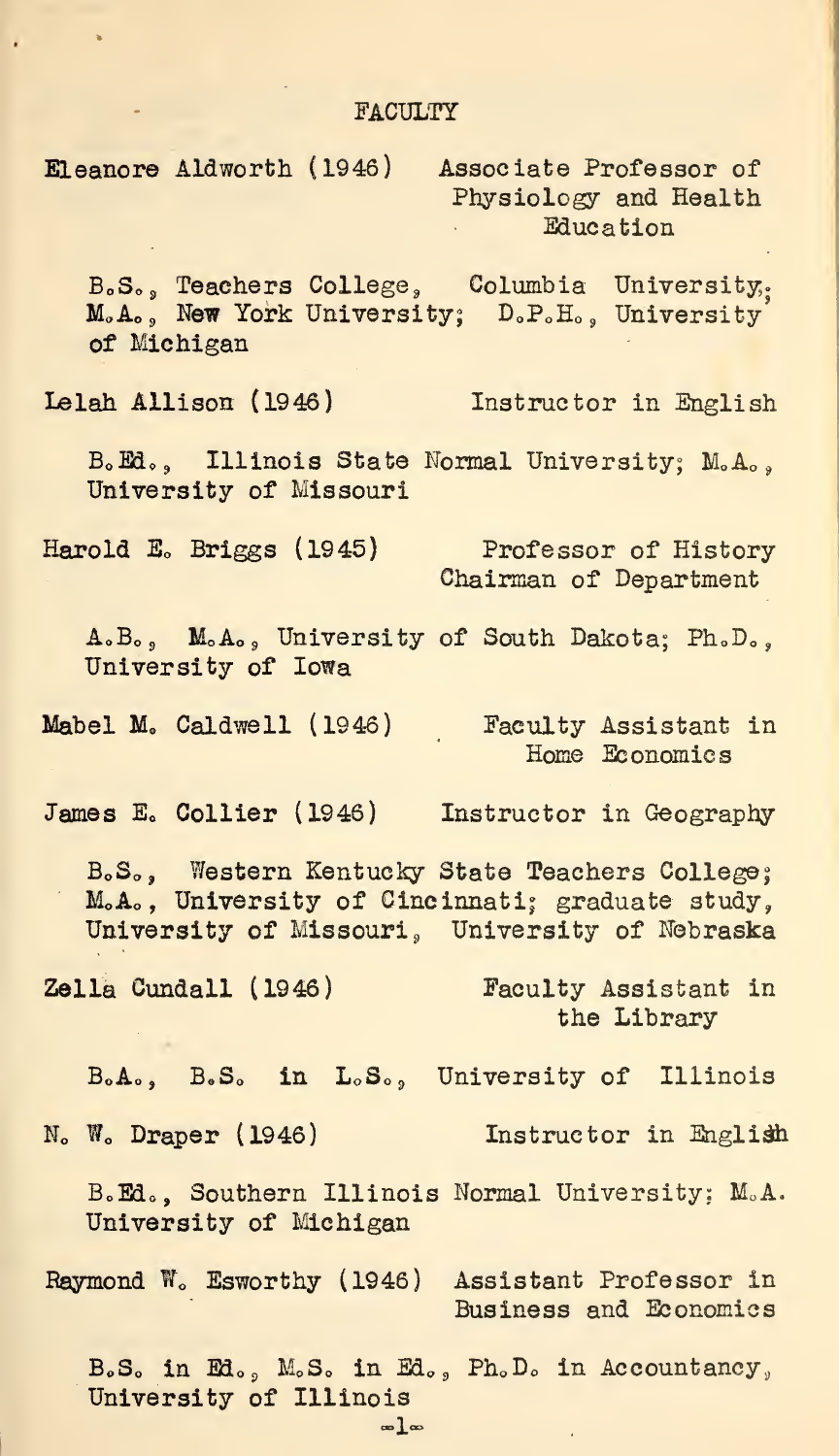¥erla R. Foster (1946) Faculty Assistant in Homo Economics Laird T. Hites (1945) Associate Professor A.B., William Jewell College; A.M. D.B., Ph.D., University of Chicago Mary Jane Hantz (1945) **Instructor in Music** Eo Mus. , Mo Mus, , Eastman School of Music of the University of Rochester Earl R. Hall (1946) - Assistant Professor in Education B. Ed., Western Illinois State Teachers College; M.A., University of Illinois; Ph.D., Teachers College, Columbia University Lynn Holder (1946) Instructor of Physical Education B.Ed., Southern Illinois Normal University; M. in Phys. Ed., Indiana University Frank L. Klingberg (1946) Associate Professor in Government AuB. , AoMo, University of Kansas; Ph.D., University of Chicago Thelma Lynn (1945) Instructor in the Library BoAo, University of Texas; B.S. in L.S., School of Library Science of Columbia University Fred Lingle (1946) Instructor in English B.Ed., Southern Illinois Normal University; M.A., University of Illinois; graduate work, University of Wisconsin, New York University, University of Southern California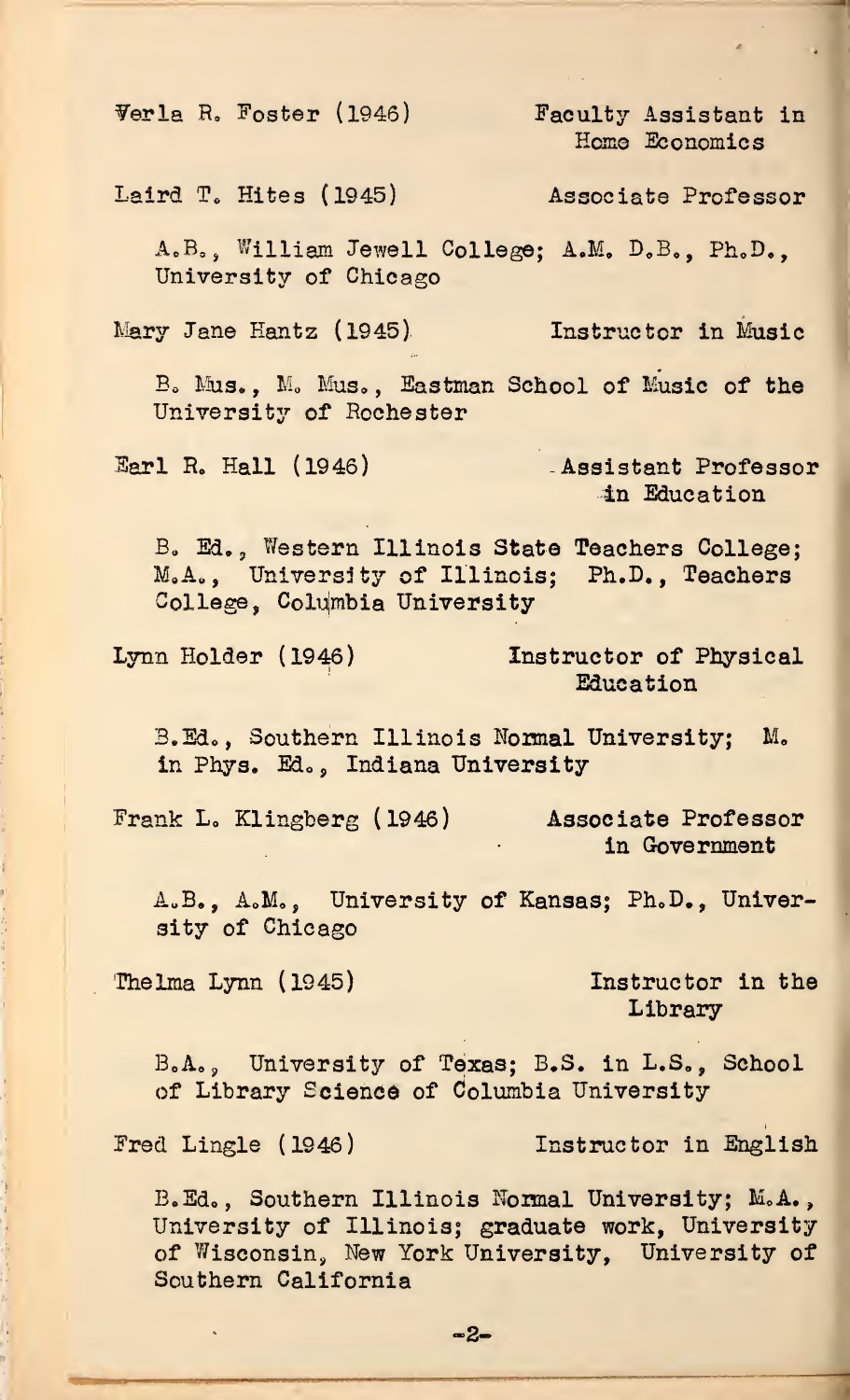Georgia Lingle (1946) Faculty Assistant in Foreign Languages B.Ed., Southern Illinois Normal University: M.A., University of Illinois Frank A. Marschik (1946) Faculty Assistant in Industrial Education B.Ed., Illinois State Normal University; graduate study, University of Illinois Ruby Matthews (1946) Faculty Assistant in Placement Service B.Ed., Southern Illinois Normal University Walter Mazurek (1946) Faculty Assistant in Physical Education B.A», Westminister College Anna MeCann (1945) Faculty Assistant in Allyn Training School B.Ed., Southern Illinois Normal University Eloise McCoy (1945) Faculty Assistant Glenn J. McGowan (1945) Faculty Assistant B.Ed., Southern Illinois Normal University Evelyn McKinley (1946) Assistant Professor in Physiology and Health Education B.A., Simpson College; M.Ed., Marquette University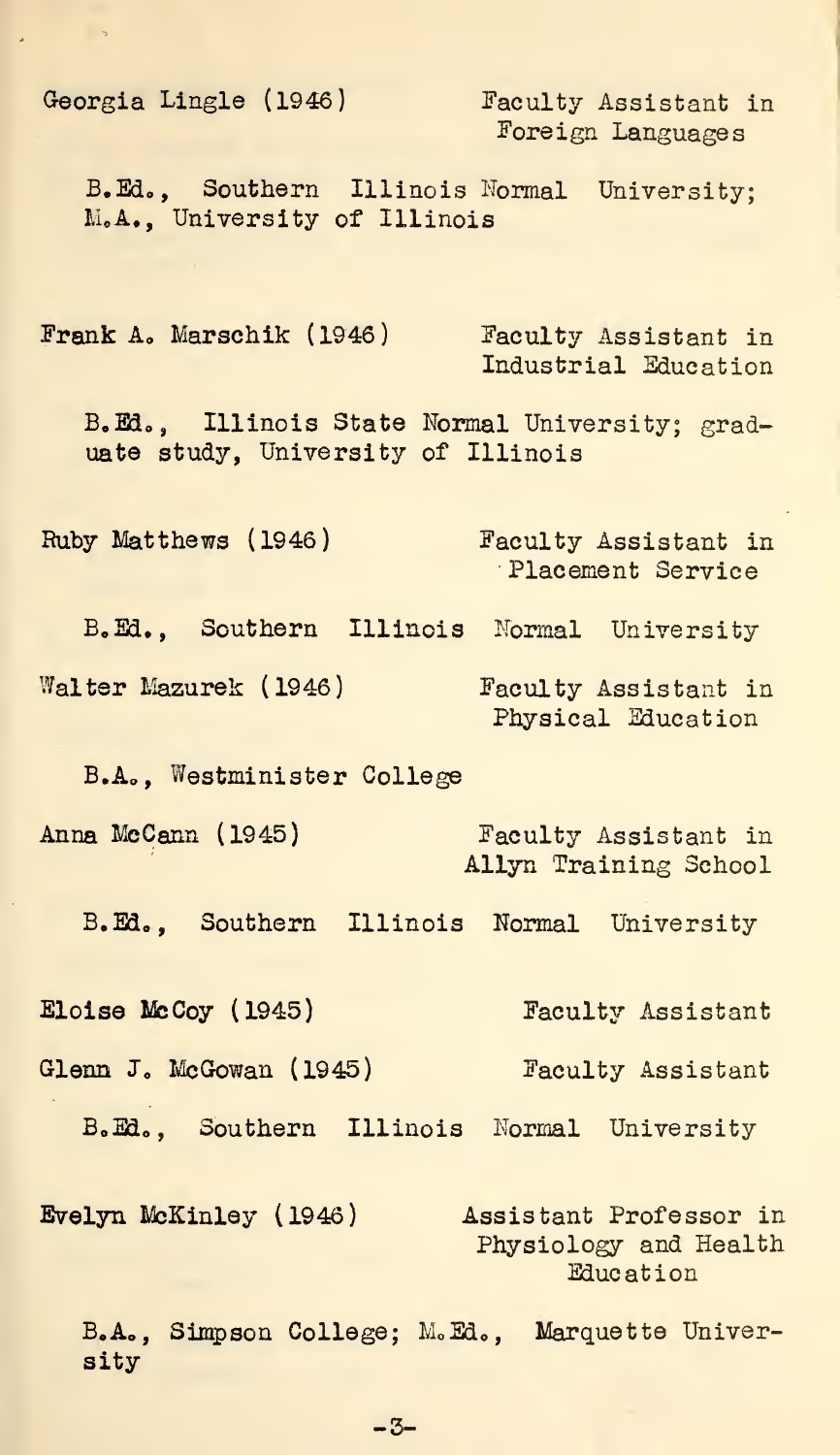J. Stuart McNair (1946) Instructor in Mathematics B.S., Knox College; University of Chicago; graduate study, University of Wisconsin Robert McNicoll (1946) Associate Professor of History A.B., Miami University; M.A., Ph.D., Duke University Minnie Mae Pitkin (1945) Faculty Assistant A.B., Texas State College for Women; M.A., University of Colorado William A. Pitkin (1945) Associate Professor in Social Sciences A.B., Depauw University; M.A., University of Colorado; Ph.D., University of Texas Ralph R. Pickett (1946) Professor of Business and Economics A.B., Missouri Wesleyan College; M.A., Ph.D., University of Chicago William Randle (1945) Faculty Assistant B.Ed., Southern Illinois Normal University; graduate study, Northwestern University Alex Reed (1946) Instructor in Agriculture B.S., M.S., University of Illinois; graduate study, University of Illinois, Colorado State Agricultural College Henry J. Rehn (1945) Dean of College of Vocations & Professions Professor B.S., Oregon State Agricultural College; M.B.A., University of Oregon; Ph.D., University of

 $-4-$ 

^

Chicago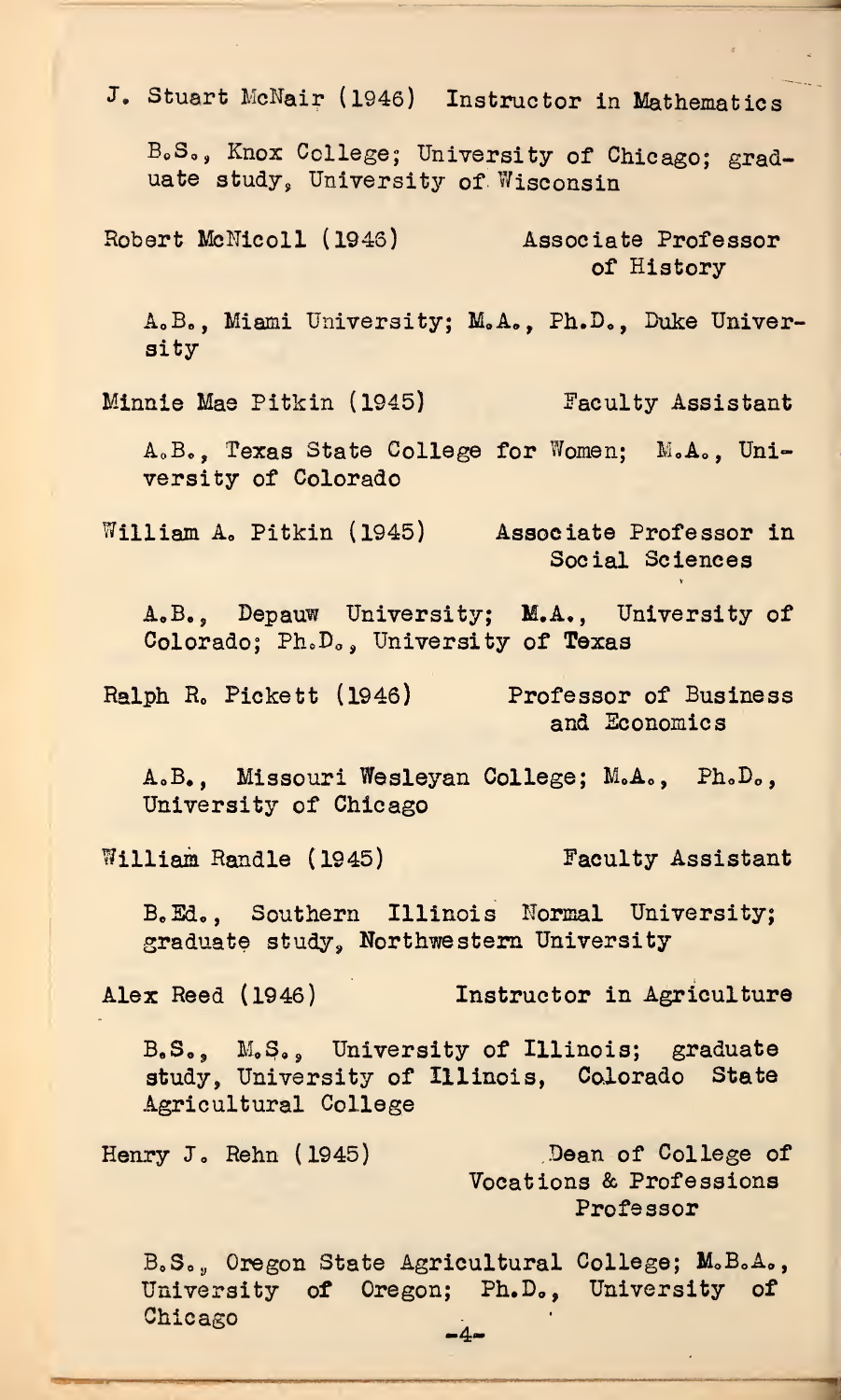May Sarton (1946) Poet-in-Residence

Hall Stone (1946) Instructor in Chemistry

B.Ed., Southern Illinois Normal University; M.A., University of Alabama

John S. Wharton (1945) **Instructor in Music** 

B. Mus., Oberlin Conservatory of Music; M. Mus., American Conservatory of Music

Ben P. Watkins (1946) Assistant Professor in Art

A.B., M.A. in Fine Arts, Lousiana State University

Conrad White (1946) Assistant Professor

in Agriculture

B.S., M.A., University of Missouri

Henry L. Wilson (1946) Assistant Professor in English

B.A., University of Iowa; M.A., University of Colorado; Ph.D., University of Iowa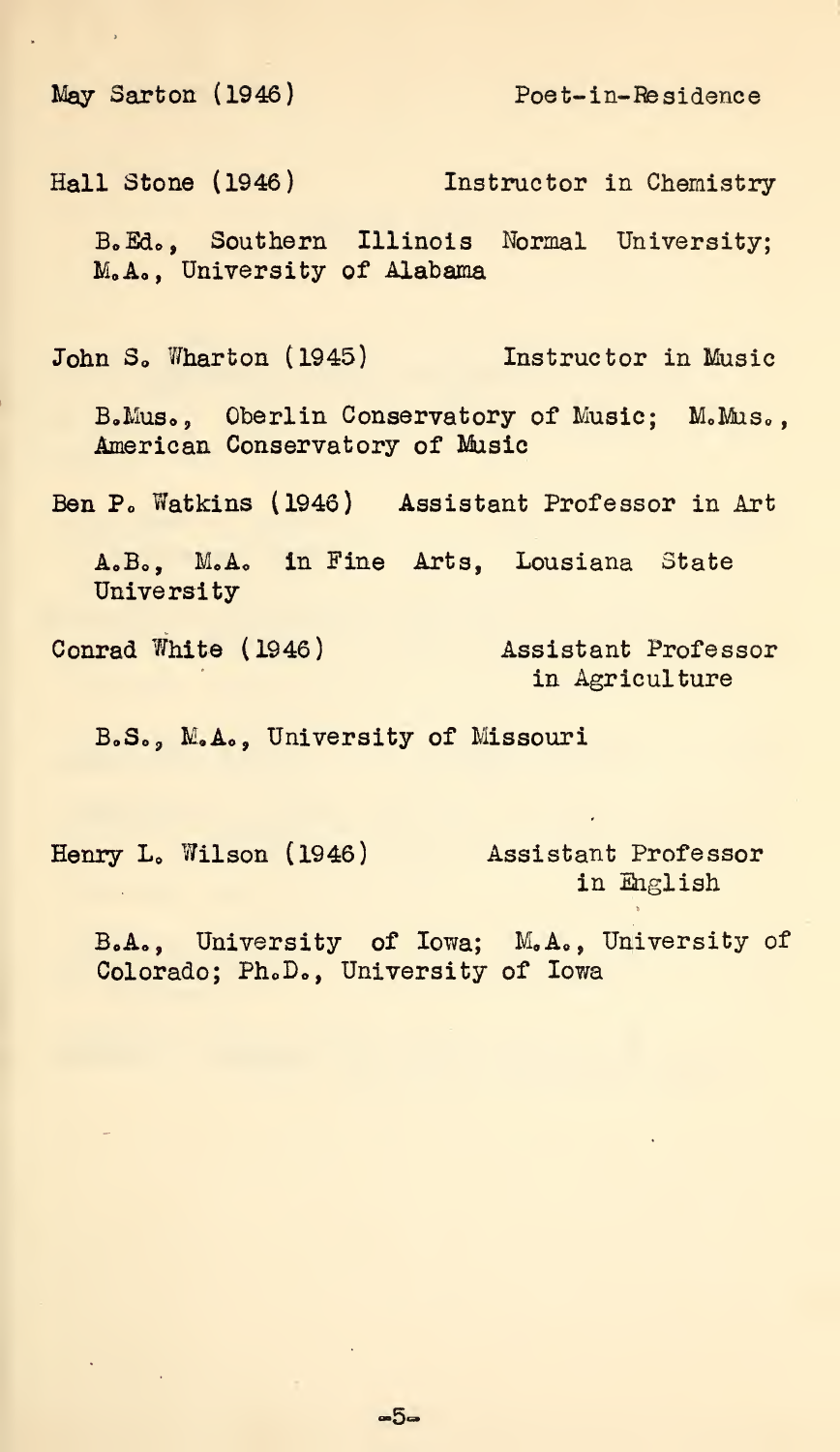### EXECUTIVE ASSISTANTS IN ADMINISTRATION

Raymond H. Dey (1946) Director of Extension and Placements

B.S., M.S., in Education, University of Illinois; graduate study University of Illinois

Robert L. Gallegly (1946) Chief Accountant

B.Ed., Southern Illinois Normal University; graduate study, University of Illinois

Mary Anna Robertson (1945) Secretary to the

—>

President

A.B., M.A. , University of Alabama; graduate George Washington University

-6-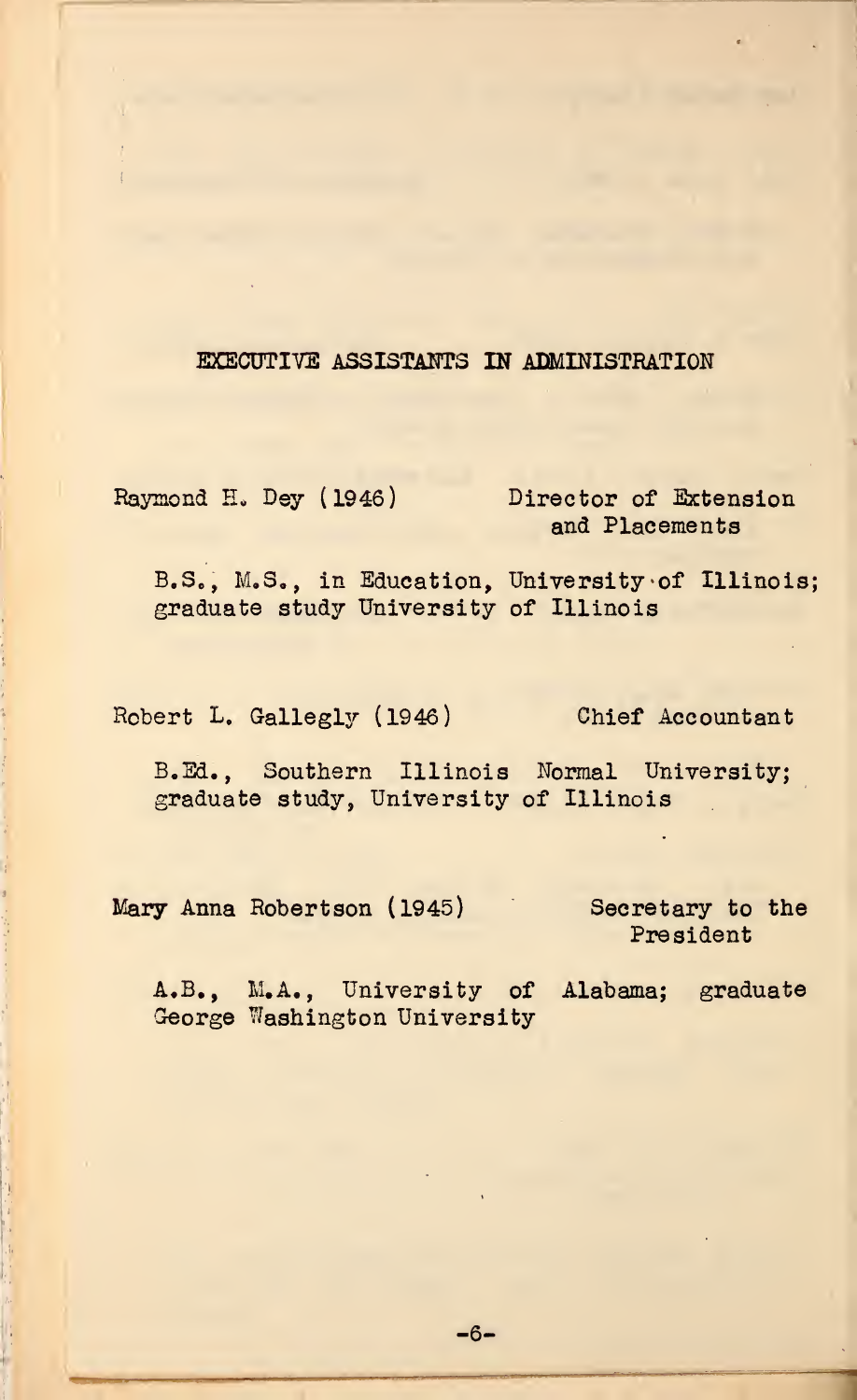### AUGUST COURSES

The University is offering a limited number of workshop, tutorial, and seminar courses from August 5th to August 30th, 1946, primarily to serve the needs of veterans. The courses which will be available are the following:

|                                           | Art 100. | Introduction to Materials.                    |  |  |  |  |  |  |  |
|-------------------------------------------|----------|-----------------------------------------------|--|--|--|--|--|--|--|
|                                           |          | 4 hours. Mr. Watkins.                         |  |  |  |  |  |  |  |
|                                           |          | Art 250. Composition in Various Media.        |  |  |  |  |  |  |  |
|                                           |          | 4 hours. Mr. Watkins.                         |  |  |  |  |  |  |  |
|                                           |          | Art 251. Composition in Various Media.        |  |  |  |  |  |  |  |
|                                           |          | 4 hours. Mr. Watkins.                         |  |  |  |  |  |  |  |
|                                           |          | Art 252. Composition in Various Media.        |  |  |  |  |  |  |  |
|                                           |          | 4 hours. Mr. Watkins.                         |  |  |  |  |  |  |  |
|                                           |          | Art 300. Art Education in the Public Schools. |  |  |  |  |  |  |  |
|                                           |          | Mr. Watkins.<br>4 hours.                      |  |  |  |  |  |  |  |
| Business and Economics 206. Accounting.   |          |                                               |  |  |  |  |  |  |  |
| 4 hours. Dr. Esworthy.                    |          |                                               |  |  |  |  |  |  |  |
| Business and Economics 207. Accounting.   |          |                                               |  |  |  |  |  |  |  |
| Dr. Esworthy.                             |          |                                               |  |  |  |  |  |  |  |
|                                           |          |                                               |  |  |  |  |  |  |  |
| Economics 205. Introduction to Economics. |          |                                               |  |  |  |  |  |  |  |

5 hours. Dr. Pitkin.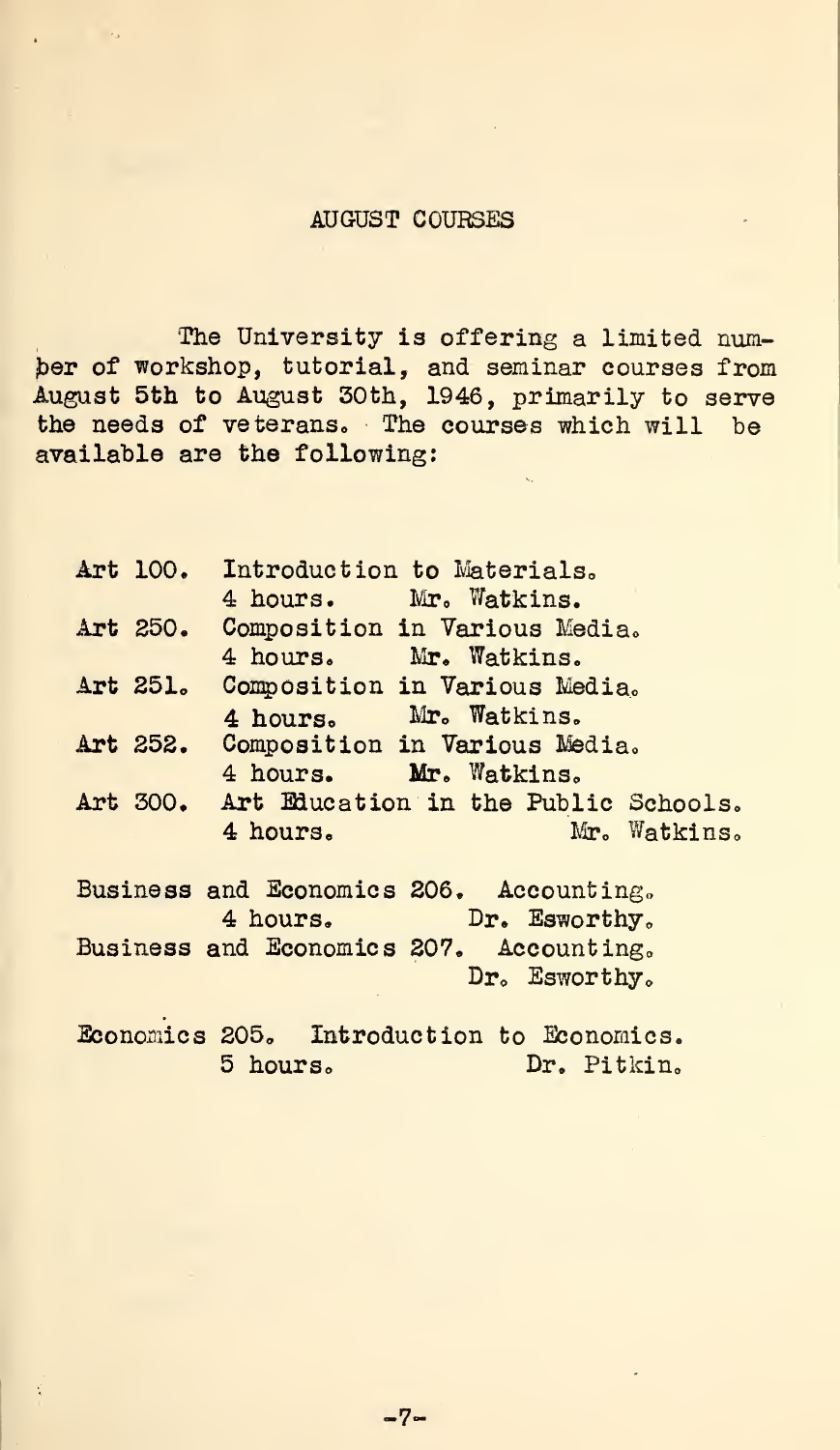Education 206. General Psychology. 4 hours. Dr. Ragsdale. Education 310. Principles of Secondary Education. 4 hours. Mr. Warren. High School Methods. 4 hours. Dr. Lawson. American Public Education. 4 hours. Mr. Warren. Education 500. Seminar. Drs. Ragsdale and Lawson. Education 315 Education 331

English 212. Readings in Modern Literature. 4 hours. Dr. Schneider. English 318. Survey of American Literature. 4 hours. Dr. Schneider.

| History 110a. | American History.        |
|---------------|--------------------------|
|               | 5 hours. Mr. Wright.     |
| History 212.  | Modern Europe 1789-1946. |
|               | 4 hours. Mr. Wright.     |

Industrial Education 103. Machine Drawing. 4 hours. Mr. English.

Mathematics 106. General Mathematics I. 4 hours. Dr. Mayor. Mathematics 113o Elementary Mathematics Analysis III, 5 hours. Dr. Mayor.

Physical Education, Men, 256. Track and Field Theory and Techniques. 5 hours. Mr. Lingle

—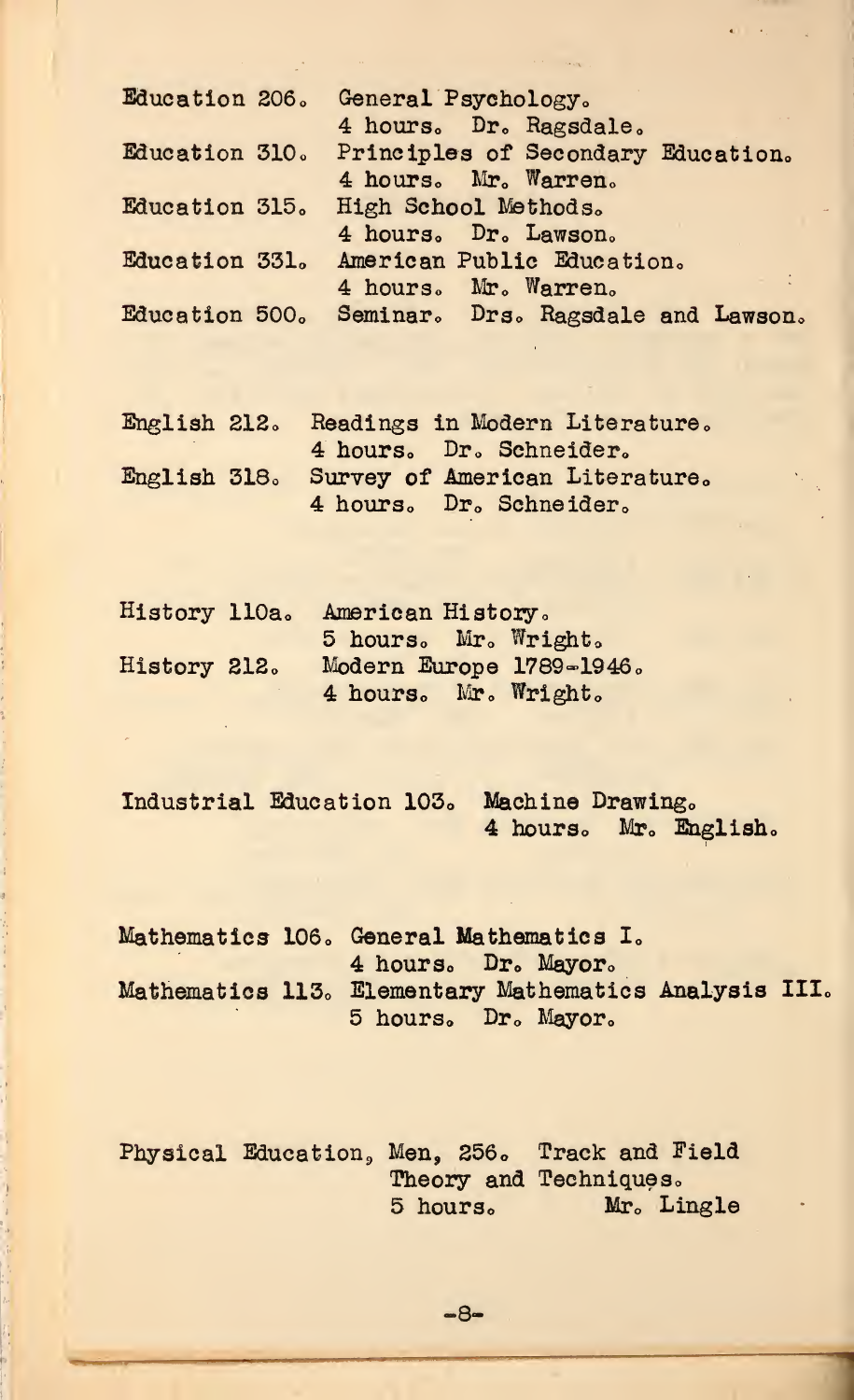#### **FEES**

Pees for all Freshmen and Sophomores for the August courses total \$4.20 as itemized below, plus Federal Tax;

| Registration Fee | \$3.35        |
|------------------|---------------|
| Book Rental Fee  | $.85^{\circ}$ |

Fees for Juniors and Seniors in the College of Education are the same as those for the lower classmen. Fees for Juniors and Seniors in the College of Liberal Arts and Sciences and in the College of Vocations and Professions are  $$6.70$ , which, with the book rental fee of 85 $\sigma$ . makes a total of \$7.55, plus tax.

Fees for graduate students total \$3.35. without book rental.

#### **REGISTRATION**

As soon as students have been assigned to courses by the College Deans, they may apply to their instructors for registration forms. In any event these forms must be filled out on or before August 5, 1946. On the afternoon of August 5th, classes will meet for the first time. During the morning the registration forms should be submitted to the Registrar, and fees paid at the Business Office.

-3-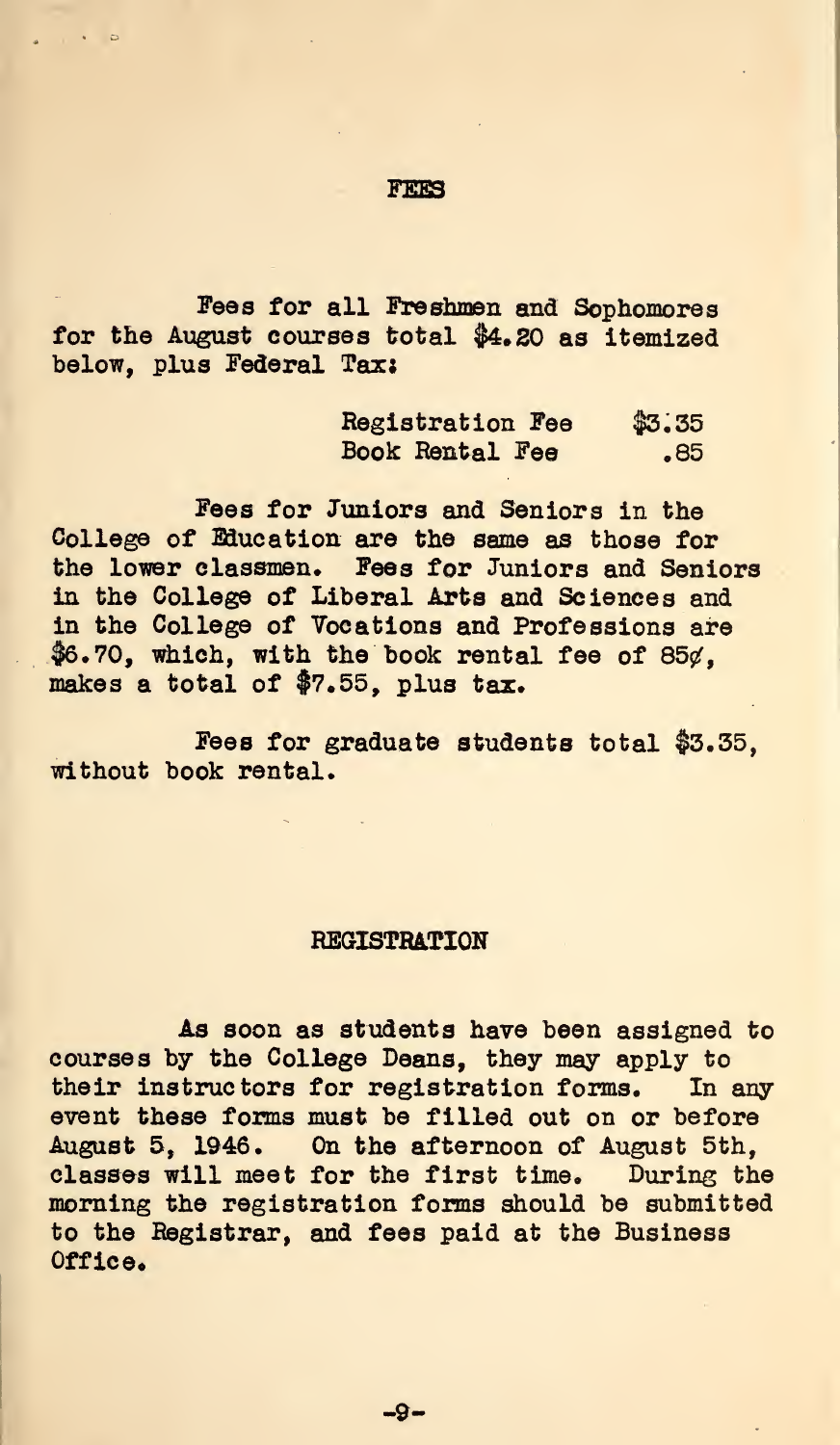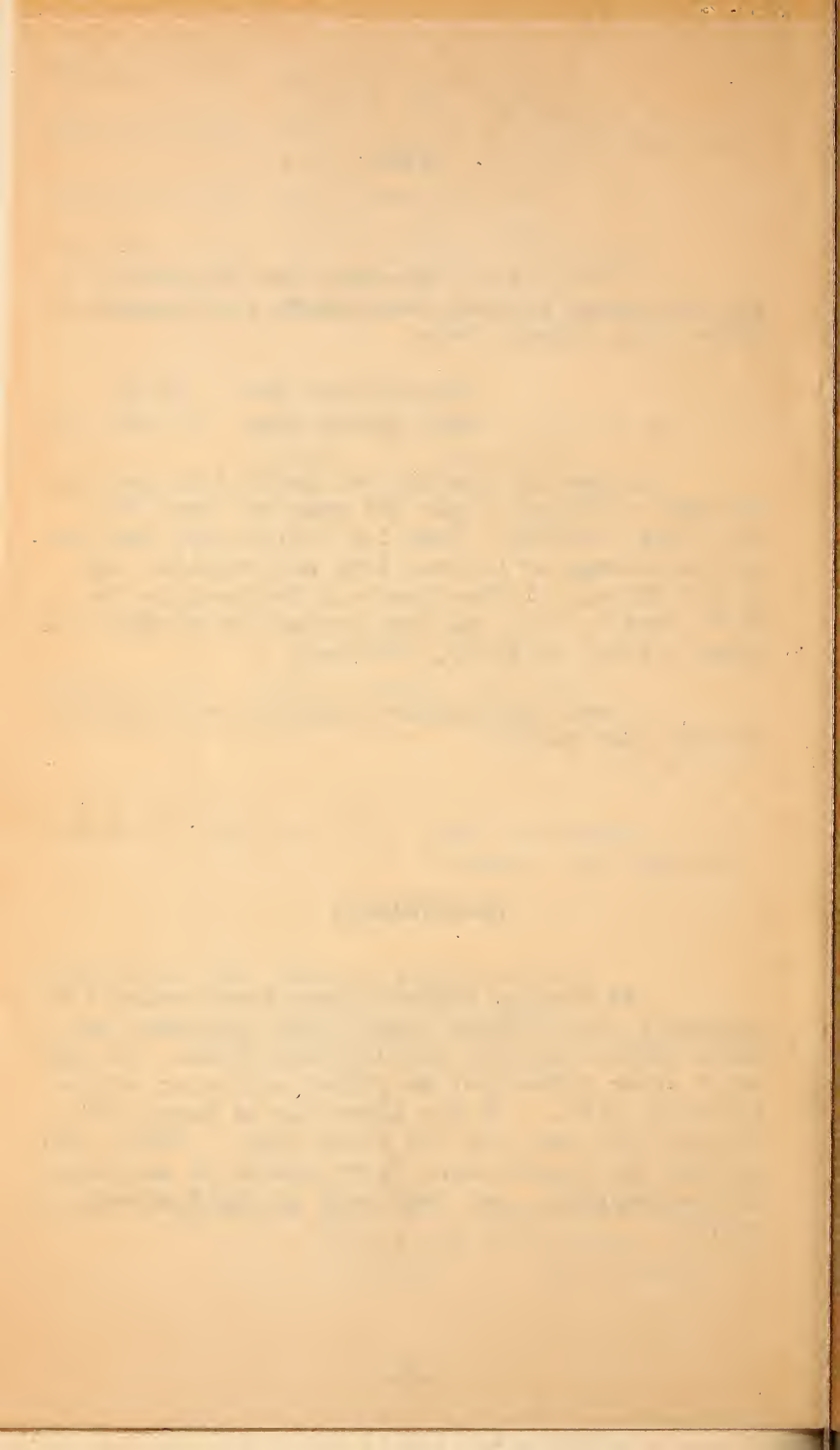